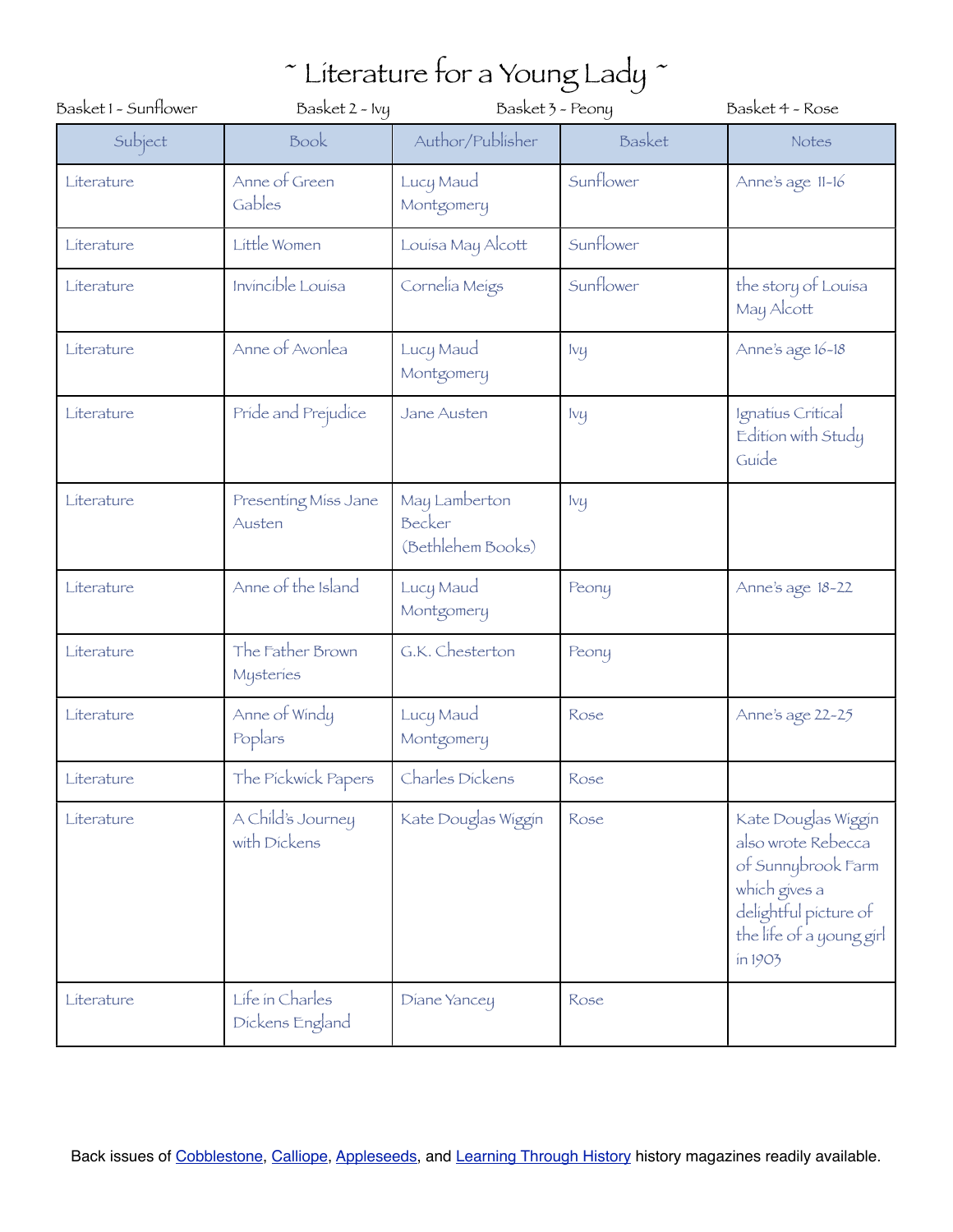| Basket 1 - Sunflower | Basket 2 - Ivy                                    | Basket 3 - Peony                             |                             | Basket 4 - Rose                                                                                  |
|----------------------|---------------------------------------------------|----------------------------------------------|-----------------------------|--------------------------------------------------------------------------------------------------|
| Subject              | Book                                              | Author/Publisher                             | Basket                      | Notes                                                                                            |
| History              | Victoria - Queen of<br>England                    | Calliope Magazine<br>2003                    | Sunflower                   | this issue has a<br>teacher's guide<br>available on site                                         |
| History              | Louisa May Alcott                                 | Cobblestone<br>Magazine<br>1988              | Sunflower                   | this issue has a<br>teacher's guide<br>available on site                                         |
| History              | Not So Little Woman -<br>Louisa May Alcott        | Cobblestone<br>Magazine<br>2007              | Sunflower                   |                                                                                                  |
| History              | US & Canada                                       | Cobblestone<br>Magazine<br>1988              | Sunflower                   | this issue has a<br>teacher's guide<br>available on site                                         |
| History              | Victorian Fashions<br>Coloring Book               | Dover publications                           | Sunflower                   |                                                                                                  |
| History              | Empire Fashions<br>Coloring Book                  | Dover publications                           | Ivq                         |                                                                                                  |
| History              | Mrs. Sharp's<br>Traditions                        | Sarah Ban<br>Breathnach                      | <b>Ivy</b><br>Peony<br>Rose | :: Ivy - read The Art<br>of Domestic Bliss<br>:: Other baskets - A<br>seasonal pastime<br>chosen |
| History              | Daily Life in a<br>Victorian House                | Laura Wilson                                 | Ivy                         |                                                                                                  |
| History              | Victorian Era                                     | Learning Through<br>History Magazine<br>2004 | Ivy                         |                                                                                                  |
| History              | Victoria: May<br>Blossom of Britannia,<br>England | Anna Kirwan                                  | $I\vee U$                   |                                                                                                  |
| History              | Old Time Children's<br>Fashions Coloring<br>Book  | Dover Publications                           | Peony                       |                                                                                                  |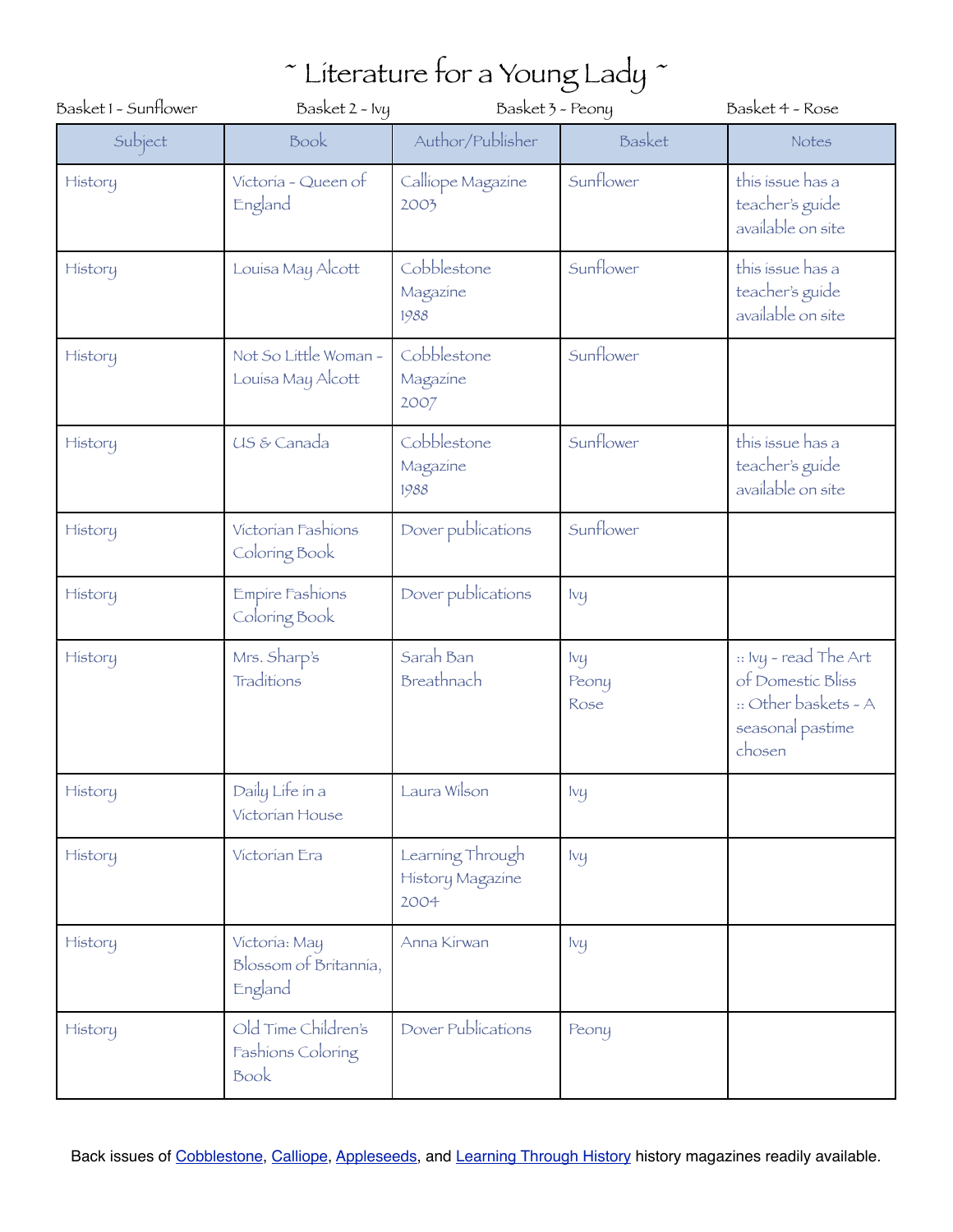| Basket 1 - Sunflower | Basket $2 - Ivy$                           | Basket 3 - Peony                |              | Basket 4 - Rose                                                                                          |
|----------------------|--------------------------------------------|---------------------------------|--------------|----------------------------------------------------------------------------------------------------------|
| Subject              | Book                                       | Author/Publisher                | Basket       | Notes                                                                                                    |
| History              | Victorian House<br>Coloring Book           | Dover publications              | Rose         |                                                                                                          |
| History              | Victorian Board<br>Games                   | Olivia Bristol                  | Ivq          | Great large *board<br>book*format-each<br>2 page spread opens<br>to a different<br>Victorian board game. |
| History              | Immigrant Kids                             | Russell Freedman                | Peony        |                                                                                                          |
| History              | Ellis Island: Gateway<br>to America        | Cobblestone<br>Magazine<br>2006 | Peony        | this issue has a<br>teacher's guide<br>available on site                                                 |
| History              | Old Time Schools                           | Cobblestone<br>Magazine<br>1981 | Peony        | this issue has a<br>teacher's guide<br>available on site<br>:: parallels when Anne<br>is teaching        |
| History              | Victorian Houses<br>Coloring Book          | Dover publications              | Rose         |                                                                                                          |
| History              | Growing Up in the<br>Industrial Revolution | Appleseed Magazine<br>2004      | Rose         | this issue has a<br>teacher's guide<br>available on site                                                 |
| History              | Dickens: His Work<br>and World             | Michael Rosen                   | Rose         |                                                                                                          |
| History              | The Great Storyteller<br>- Charles Dickens | Calliope Magazine<br>2006       | Rose         | this issue has a<br>teacher's guide<br>available on site                                                 |
|                      |                                            |                                 |              |                                                                                                          |
| Homemaking           | Home Comforts                              | Cheryl Mendelson                | $\mathbb{A}$ | Homemaking<br>reference                                                                                  |
| Homemaking           | Martha Stewart<br>Homekeeping              | Martha Stewart                  | All          | Homemaking<br>reference                                                                                  |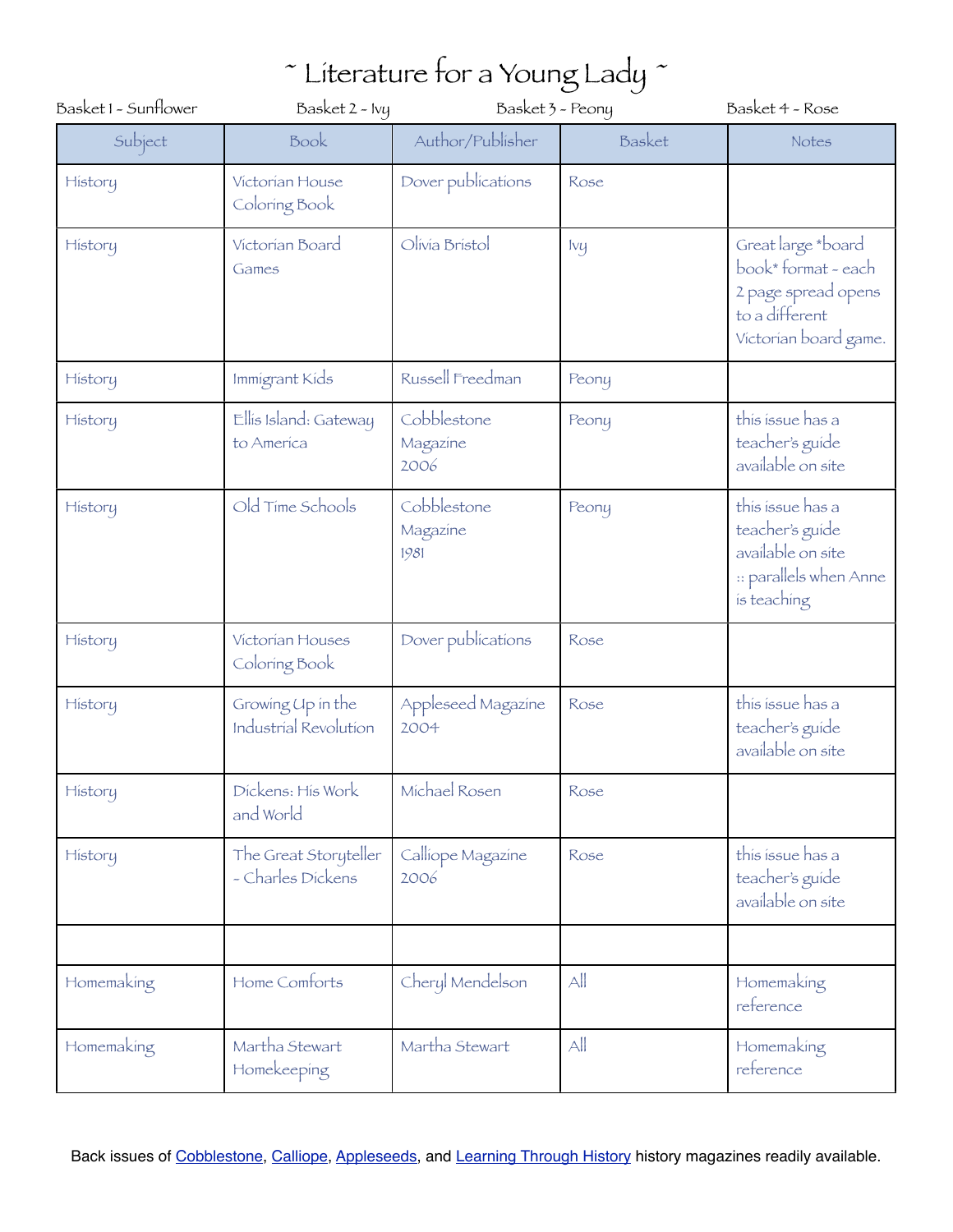| Basket 1 - Sunflower | Basket 2 - Ivy                                                                      | Basket 3 - Peony            |                                  | Basket 4 - Rose               |
|----------------------|-------------------------------------------------------------------------------------|-----------------------------|----------------------------------|-------------------------------|
| Subject              | Book                                                                                | Author/Publisher            | Basket                           | Notes                         |
| Homemaking           | The Family Manager<br>Takes Charge                                                  | Kathy Peel                  | Sunflower                        | Homemaking Core<br>Book       |
| Homemaking           | Tea and Cake with<br>the Saints                                                     | Alice Cantrell              | $\triangle$<br>Visit seasonally  | Hospitality                   |
| Homemaking           | Laurel's Kitchen                                                                    | Laurel Robertson            | $I\vee U$                        | Cooking                       |
| Homemaking           | Barefoot Contessa<br>cookbooks                                                      | Ina Garten                  | $I\vee U$                        | Cooking                       |
| Homemaking           | Taking Tea with Alice                                                               | Diane Dawn<br>Sedo Gottlieb | Peony                            | Hospitality                   |
| Homemaking           | Sow and Grow                                                                        | <b>Tina Davis</b>           | Peony                            | Gardening                     |
| Homemaking           | :: Hollyhock Days<br>:: Sunflower Houses<br>:: Roots, Shoots,<br>Buckets, and Boots | Sharon Lovejoy              | Peony                            | Gardening                     |
| Homemaking           | Cooking For Christ                                                                  | Florence Berger             | Ivy                              | Liturgical Cooking            |
| Homemaking           | Feast Day Cookbook                                                                  | Katherine Burton            | Ivy                              | Liturgical Cooking            |
| Homemaking           | A Continual Feast                                                                   | Evelyn Birge Vitz           | $I\vee\iota$                     | Liturgical Cooking            |
| Homemaking           | Around the Year with<br>the Trapp Family                                            | María Augusta von<br>Trapp  | Rose                             | Living the Liturgical<br>Year |
| Homemaking           | A Book of Feasts and<br>Seasons                                                     | Joanna Bogle                | Rose                             | Living the Liturgical<br>Year |
| Homemaking           | The Year and Our<br>Children                                                        | Mary Reed Newland           | Rose                             | Living the Liturgical<br>Year |
| Botany               | The Country Diary of<br>an Edwardian Lady                                           | Edith Holden                | $\mathbb{A}$<br>Visit seasonally |                               |
| Botany               | Edwardian Lady: The<br>Life of Edith Holden                                         | Ina Taylor                  | Sunflower                        |                               |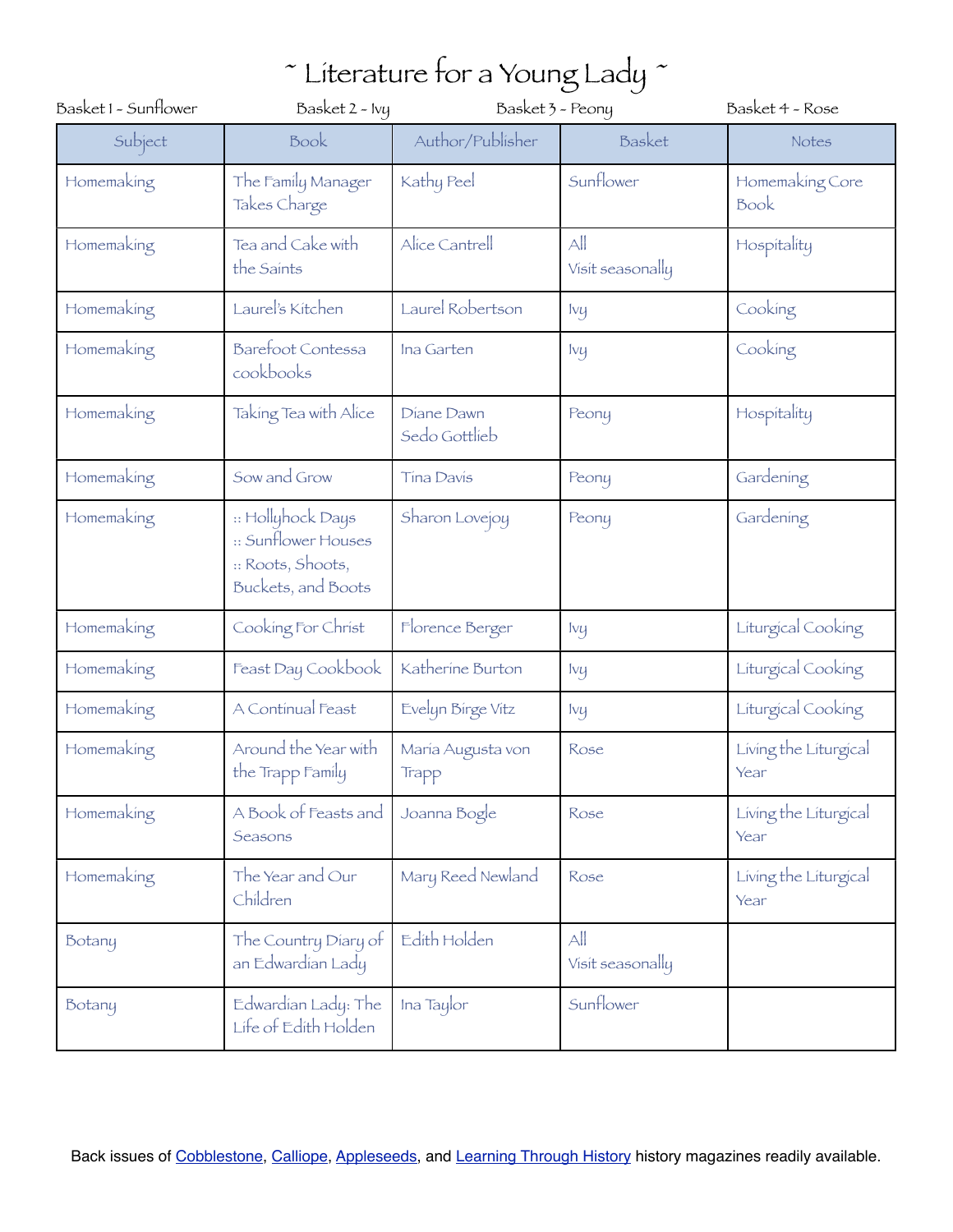| Basket 1 - Sunflower | Basket $2 - Ivy$                                              | Basket 3 - Peony                       |                                                                | Basket 4 - Rose                                          |
|----------------------|---------------------------------------------------------------|----------------------------------------|----------------------------------------------------------------|----------------------------------------------------------|
| Subject              | Book                                                          | Author/Publisher                       | Basket                                                         | Notes                                                    |
| Botany               | Learn to Draw Nature<br>in the Style of the<br>Edwardian Lady | ArtTricks                              | Sunflower<br>$I\vee U$                                         |                                                          |
| Botany               | Botany in a Day                                               | Thomas Elpel                           | Sunflower<br>lvy                                               |                                                          |
| Botany               | The Nature Notes of<br>the Edwardian Lady                     | Edith Holden                           | Ivy                                                            |                                                          |
| Botany               | Nature Drawing: A<br>Tool For Learning                        | Clare Walker Leslie                    | Ivij<br>Peony                                                  |                                                          |
| Botany               | Parables from Nature                                          | Mrs. Alfred Gatty                      | Peony                                                          |                                                          |
| Botany               | The Language of<br>Flowers Coloring<br>Book                   | Dover publications                     | Peony                                                          |                                                          |
| Botany               | Amateur Naturalist                                            | <b>Gerald Durrell</b>                  | Sunflower<br>$I\vee U$<br>Peony<br>Rose                        |                                                          |
| Botany               | John Audubon                                                  | Cobblestone<br>Magazine<br>1980        | Rose                                                           | this issue has a<br>teacher's guide<br>available on site |
|                      |                                                               |                                        |                                                                |                                                          |
|                      |                                                               |                                        |                                                                |                                                          |
|                      |                                                               |                                        |                                                                |                                                          |
| Religion             | The Catholic Girl's<br>Guíde                                  | Father Lasance                         | All                                                            |                                                          |
| Religion             | <b>Beautiful Girlhood</b>                                     | M. Hale - revised by<br>Karen Andreola | Ivy (II chapters)<br>Peony (11 chapters)<br>Rose (11 chapters) |                                                          |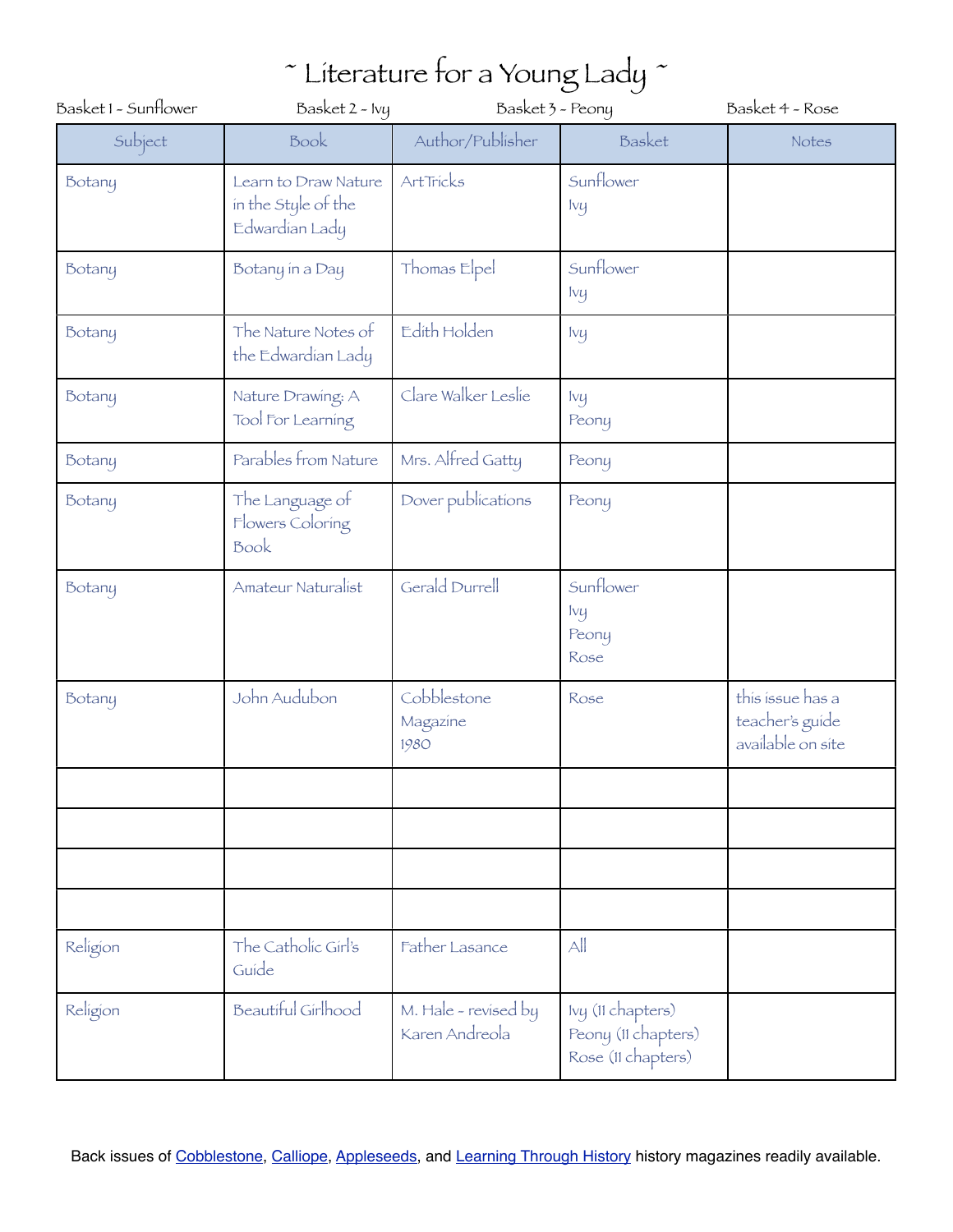| Basket 1 - Sunflower | Basket 2 - Ivy<br>Basket 3 - Peony      |                                      | Basket 4 - Rose        |                                                    |
|----------------------|-----------------------------------------|--------------------------------------|------------------------|----------------------------------------------------|
| Subject              | Book                                    | Author/Publisher                     | Basket                 | Notes                                              |
| Religion             | Bible - Catholic<br>Edition (RSV)       | Ignatius                             | $\mathsf{All}$         |                                                    |
| Religion             | Catechism of the<br>Catholic Church     |                                      | All                    |                                                    |
| Religion             | St. Therese and the<br>Roses            | Helen Walker Homan<br>(Vision books) | Sunflower              |                                                    |
| Religion             | St. Catherine of<br>Siena               | F.A. Forbes (TAN)                    | Sunflower              | Faith                                              |
| Religion             | St. Monica                              | F.A. Forbes (TAN)                    | lvy                    | Hope                                               |
| Religion             | The Cure of Ars                         | Milton Lomask<br>(Vision books)      | Peony                  | Love of God                                        |
| Religion             | St. John Bosco                          | F.A. Forbes (TAN)                    | Rose                   | Love of our Neighbor                               |
| Religion             | St. John Bosco and<br>St. Dominic Savio | Catherine Beebe<br>(Vision books)    | Rose                   | optional - may be<br>substituted for above<br>book |
| Religion             | The Live of St.<br>Dominic Savio        | St. John Bosco                       | Rose                   |                                                    |
| Apologetics          | Beginning<br>Apologetics 1              | Fr. Frank Chacon and<br>Jim Burnham  | $I\vee U$              |                                                    |
| Apologetics          | Beginning<br>Apologetics 2              | Fr. Frank Chacon and<br>Jim Burnham  | Peony                  |                                                    |
| Apologetics          | Beginning<br>Apologetics 2.5            | Fr. Frank Chacon and<br>Jim Burnham  | Rose                   |                                                    |
| Poetry               | Anne's Anthology                        | Margie Gray                          | $\mathsf{All}$         |                                                    |
| Poetry               | The Poetry of Lucy<br>Maud Montgomery   | Lucy Maud<br>Montgomery              | $\mathbb{A}\mathbb{I}$ |                                                    |
| Poetry               | R is for Rhyme: A<br>Poetry Alphabet    | Judy Young                           | All                    |                                                    |
|                      |                                         |                                      |                        |                                                    |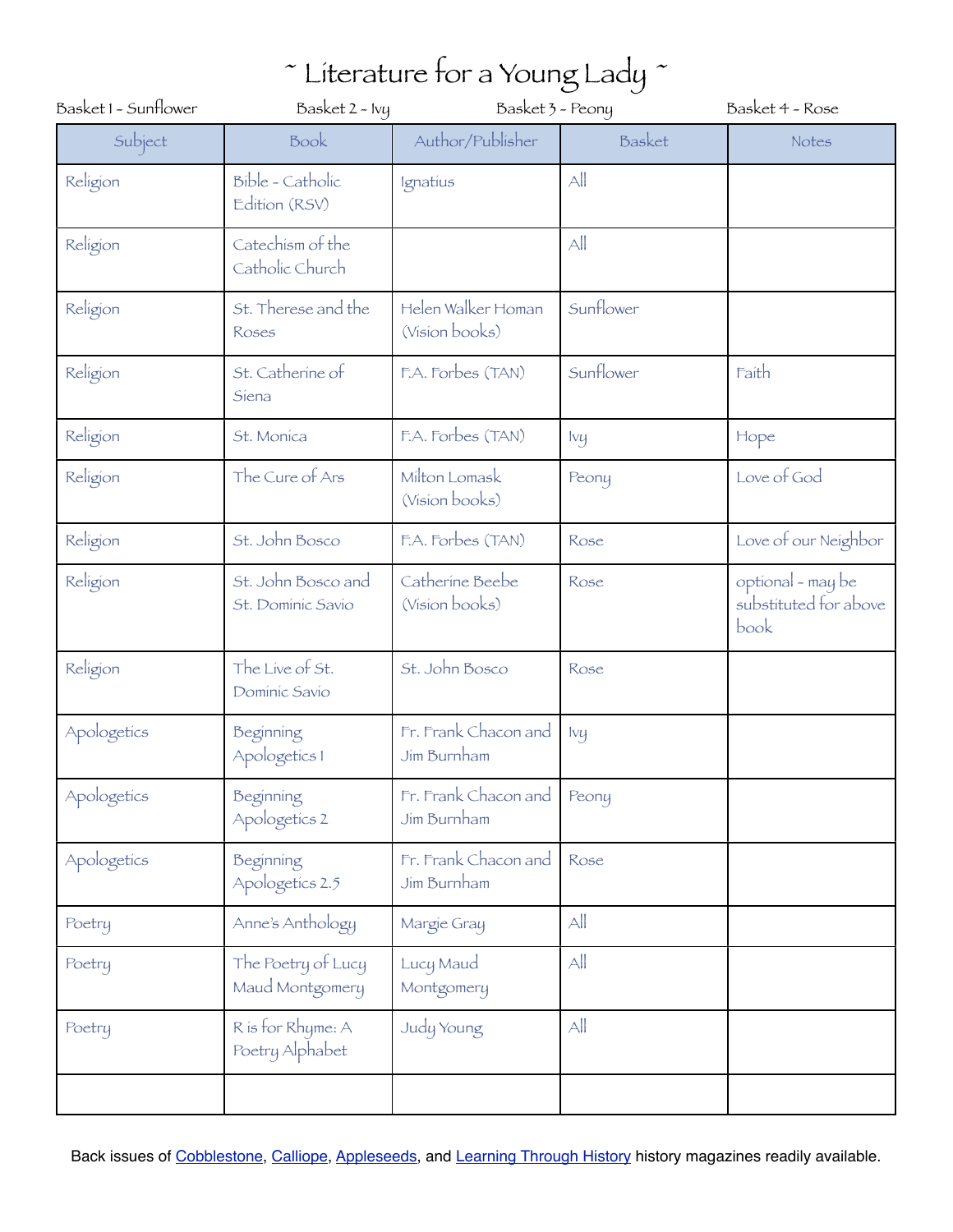| Basket1 - Sunflower | Basket 2 - Ivy                              | Basket 3 - Peony                |            | Basket 4 - Rose                                                                                                                                                                           |
|---------------------|---------------------------------------------|---------------------------------|------------|-------------------------------------------------------------------------------------------------------------------------------------------------------------------------------------------|
| Subject             | Book                                        | Author/Publisher                | Basket     | Notes                                                                                                                                                                                     |
| Handcrafts          | Sewing with St. Anne                        | Alice Cantrell                  | Sunflower  |                                                                                                                                                                                           |
| Handcrafts          | Seams to Me                                 | Anna María Horner               | <b>Ivy</b> |                                                                                                                                                                                           |
| Handcrafts          | Stitched in Time                            | Alicia Paulson                  | Peony      |                                                                                                                                                                                           |
| Handcrafts          | Learn Lacecraft                             | Audrey Vincente<br>Dean         | Rose       |                                                                                                                                                                                           |
|                     |                                             |                                 |            |                                                                                                                                                                                           |
| Fine Arts           | Monet and the<br>Impressionists for<br>Kíds | Carol Sabbeth                   | All        |                                                                                                                                                                                           |
| Fine Arts           | Hudson River School                         | Cobblestone<br>Magazine<br>1987 | Rose       | this issue has a<br>teacher's guide<br>available on site                                                                                                                                  |
| Fine Arts           |                                             |                                 |            | Use some time to<br>follow Romantic<br>períod composers                                                                                                                                   |
| Fine Arts           | Collect, Print, and<br>Paint from Nature    | John Hawkinson                  | All        | Watercolor Technique                                                                                                                                                                      |
| Fine Arts           | More to Collect and<br>Paint from Nature    | John Hawkinson                  | All        | Watercolor Technique                                                                                                                                                                      |
|                     |                                             |                                 |            |                                                                                                                                                                                           |
|                     |                                             |                                 |            |                                                                                                                                                                                           |
| Viewing Options:    | DVD:                                        | Producer/Year of<br>Production: | Basket:    | Most DVD's<br>suggested can be<br>obtained through<br>Netflíx. Also, check<br>your local library.<br>Some DVD options<br>are available only<br>through sources such<br>as Ignatius Press. |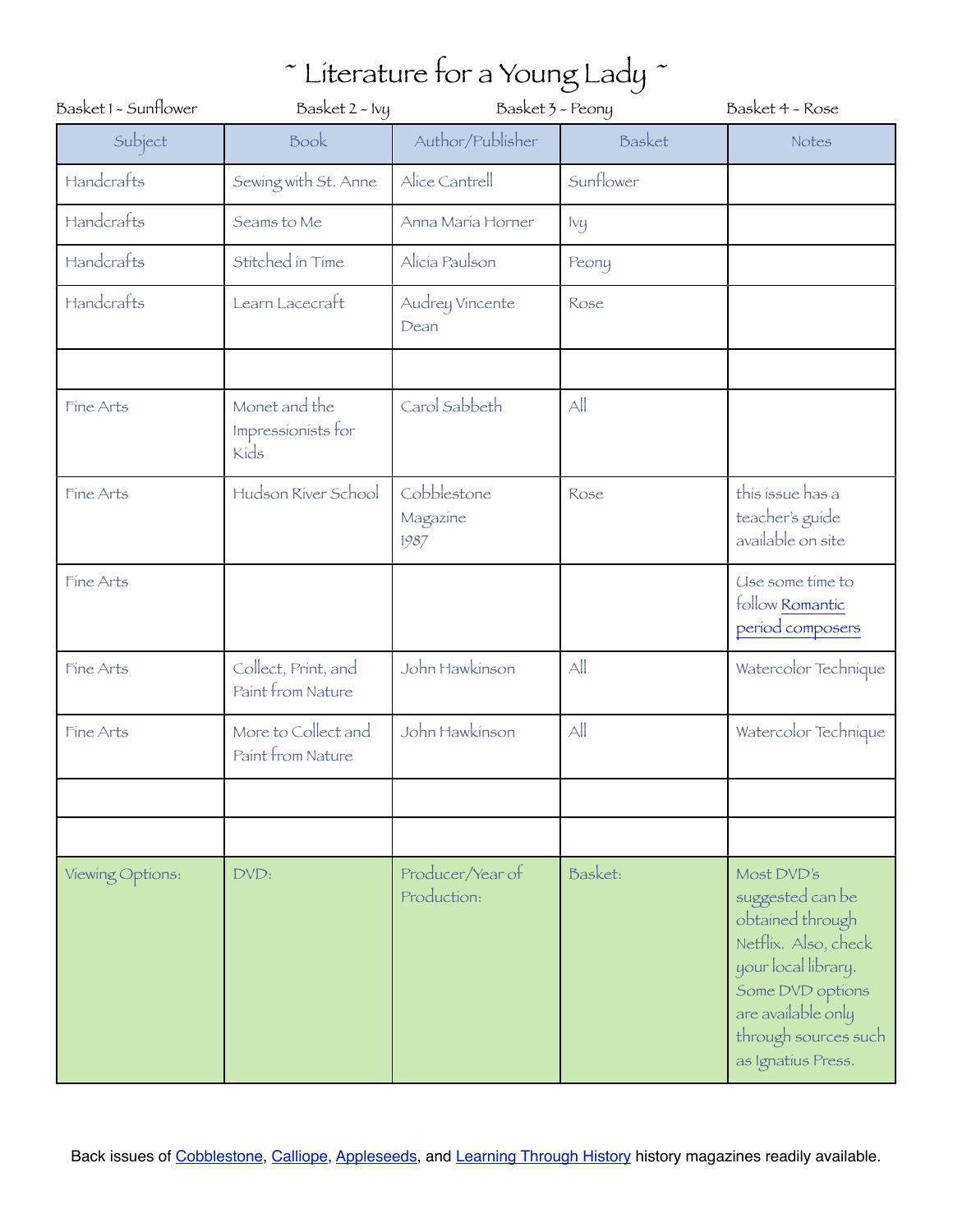| Basket1 - Sunflower | Basket 2 - Ivy                                                                      | Basket 3 - Peony                          |           | Basket 4 - Rose                                                                    |
|---------------------|-------------------------------------------------------------------------------------|-------------------------------------------|-----------|------------------------------------------------------------------------------------|
| Subject             | Book                                                                                | Author/Publisher                          | Basket    | Notes                                                                              |
| Viewing Options:    | Anne of Green<br>Gables                                                             | Wonderworks                               | Sunflower | an excellent series!                                                               |
| Viewing Options:    | Little Women                                                                        | (1994) Susan<br>Sarandon, Winona<br>Ryder | Sunflower | This is a great<br>modern adaptation<br>to L.M.A.'s book                           |
| Viewing Options:    | Little Women                                                                        | (1933) Katharine<br>Hepburn               | Sunflower | classic!                                                                           |
| Viewing Options:    | Little Women                                                                        | (1949) Elizabeth<br>Taylor                | Sunflower | classic!                                                                           |
| Viewing Options:    | Life in Victorian Times                                                             | $-2000$                                   | Sunflower | historic documentary<br>geared toward<br>youngsters - not<br>adults - a little dry |
| Viewing Options:    | Therese                                                                             | Leonardo deFilipis                        | Sunflower |                                                                                    |
| Viewing Options:    | Therese: Living On<br>Love                                                          | $-2006$                                   | Sunflower | documentary                                                                        |
| Viewing Options:    | Catherine of Siena -<br>Reforms from a<br>Mystic                                    | EWTN                                      | Sunflower | documentary<br>available through<br>Ignatius                                       |
| Viewing Options:    | Apostolic Fathers -<br>Handing on the Faith                                         | Footprints of God<br>series               | Sunflower |                                                                                    |
| Viewing Options:    | Paul - Contending for<br>the Faith                                                  | Footprints of God<br>series               | Sunflower |                                                                                    |
| Viewing Options:    | The Country Diary of<br>an Edwardian Lady                                           | $-1984$                                   | Sunflower | Filmed in London -<br>Small screen<br>adaptation of<br>Holden's diary              |
| Viewing Options:    | Anne of Avonlea<br>(sometimes referred<br>to as Anne of Green<br>Gables the Sequel) | Wonderworks                               | Ivij      |                                                                                    |